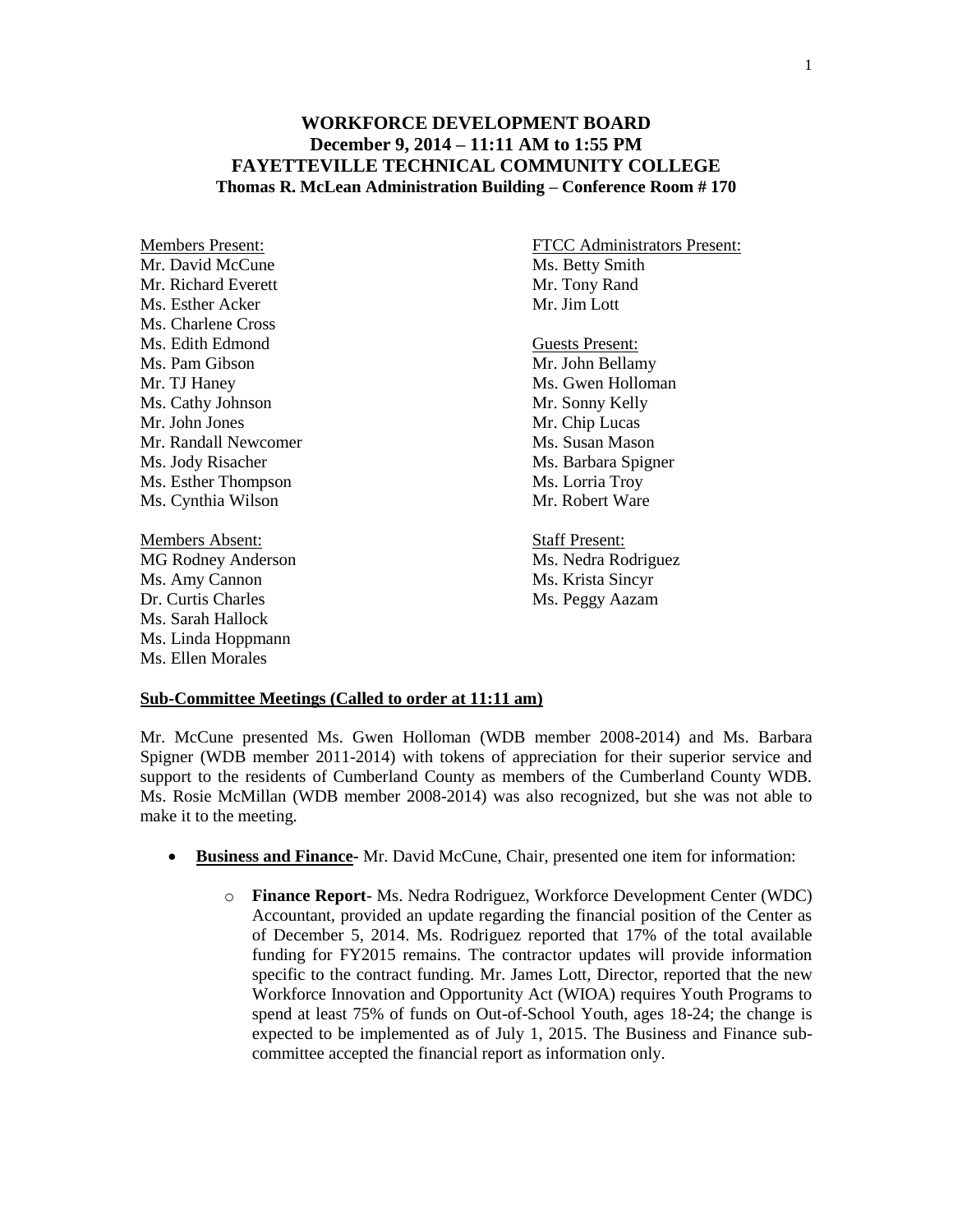- **Planning and Evaluation** Mr. Richard Everett, Chair of the Planning and Evaluation Sub-committee, presented three items of information:
	- o **Youth Council Report**  Ms. Charlene Cross, Chair of the Youth Council, provided a brief update on the Youth Council. At the Youth Council meeting on Friday, December 5, 2014, Mr. Lott explained the changes to the Youth Program as a result of WIOA. Among the changes to be implemented as of July 1, 2015, at least 75% of Youth funds must be spent on Out-of-School Youth, ages 18-24, who are living below the poverty line and have at least one barrier, or who have not completed high school. The emphasis will shift from academic progress to employment. The Youth Council, which will become a standing committee of the WDB as of July 1, 2015, will work with the contractor of the Youth Program, Cumberland County Schools (CCS), as they redesign their programs to meet the new requirements. Current members of the Youth Council are welcome to remain on the standing committee, but Ms. Cross hopes that they will also be able to open the committee to additional members, such as a District Court Judge. The current three year term for Youth Council members will remain the same, and they will continue to meet the Friday before each WDB meeting. The Youth Council heard a presentation from WIN Services to provide additional soft skills through an online system that includes sequential instructions and pre- and posttests. Several members will meet again on January 7, 2015 at 2 PM to discuss the possibility of purchasing the WIN program in more detail, as well as to discuss a plan for changing the Program's focus to Out-of-School Youth. The next regular Youth Council meeting is scheduled for Friday, February 6, 2015 at noon at the Career Center. Mr. Lott recommended that the Planning & Evaluation subcommittee consider proposing to the full Board to extend the Youth contract with the Cumberland County School System for another year. The current contract, which was the result of a procurement process conducted last spring, will expire at the end of March 2015. The recommended extension would be for April 2015 through March 2016. Ms. Rodriguez suggested considering to extend the contract for 15 months (through June 2016) to coincide with the end of the fiscal year and to be consistent with the contract for the Adult and Dislocated Worker Program. Mr. Tony Rand, Associate Vice President/Career Center Manager, explained that they need to be prudent and make the decision now. He added that it has been a pleasure working with CCS and it makes sense to maintain some level of consistency as they work through the WIOA transition period. Mr. TJ Haney made a motion to approve the option to extend the Youth contract with CCS; Mr. Everett seconded. The Planning & Evaluation sub-committee voted to recommend the approval of the extension to the full Board for approval consideration. Mr. Chip Lucas, Executive Director, Career and Technical Education, for CCS, said that they will work hard to do what they can to make the required changes. Mr. McCune recommended that Mr. Lucas attend any upcoming workforce conferences with information related to the changes affecting the Youth Program, along with Ms. Cross.
	- o **Update on Contract for WIA Adult & Dislocated Worker Program -** Ms. Lorria Troy, Program Director for ResCare Workforce Services, provided an update on the WIA Adult & Dislocated Worker Program. The Program has exceeded their contract goals for the year for the categories of Customers Enrolled in WIA, New Customers Enrolled in Occupational Training, and Customers Receiving a Training Service. Year to date, 63% of total training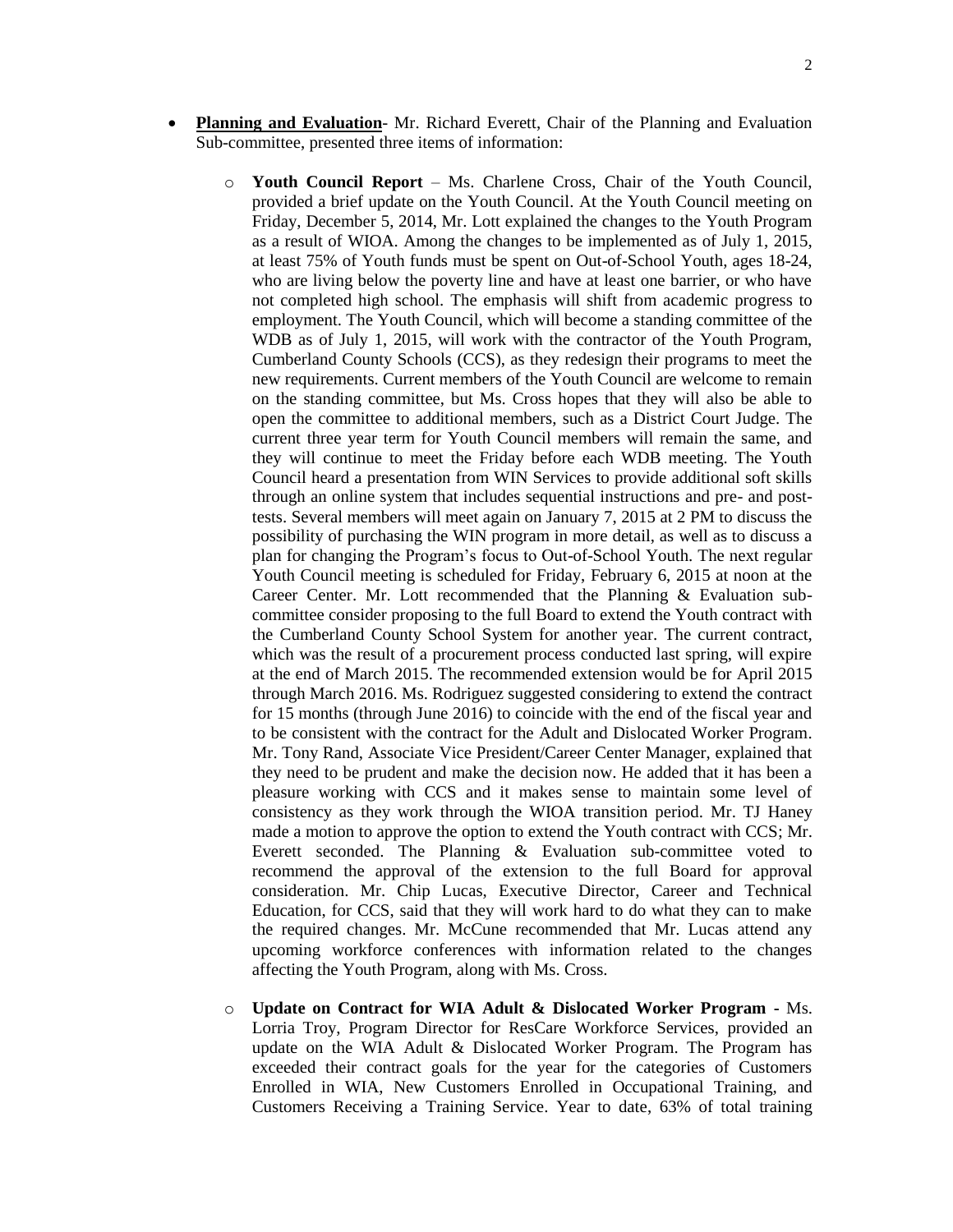funds have been obligated (85% of Adult funds and 43% of Dislocated Worker funds). Eleven On-the-Job Training (OJT) contracts have been initiated. The Project Director and two Talent Development Consultants attended the NC Partnership Conference in Greensboro, October 14-16, 2014. Staff conducted two information sessions for Maidenform employees on October 24, 2014. While only five individuals attended, staff has received a number of calls from interested employees, many of who are to receive a severance package and will apply for services at a later date. Positions have been filled for the Accounting Specialist, Project Accountant, and four Customer Service Representatives. Both the Project Accountant and Accounting Specialist received training in Raleigh from Brian McCaffrey, ResCare Regional Business Manager and Project Accountant. All new staff completed ResCare At Your Service (RAYS) customer service training on November 6-7, 2014, in Greensboro; they are required to become certified within the first 90 days of employment. Interviews were conducted on November 24, 2014 for a vacant Talent Development Consultant position. The Planning & Evaluation sub-committee accepted the update as information only.

- o **Update on Contract for WIA Youth Program –** Mr. Lucas provided an update on the WIA Youth Program. A Work Readiness Workshop, which included components of NCWorks Online and related resources, was held on October 10, 2014 at the North Regional Branch Library. Youth Services Staff attended the NC Partnership Conference in Greensboro in October, and they received TABE Online training on November 12, 2014. Nineteen youth have been identified as eligible for the Allied Health and Service Industry Work Experience PILOT Program; upon successful completion of their background checks, they will continue the screening process and take part in interviews for select positions and intake with Cape Fear Staffing for payroll functions. As of November 30, 2014, 81.84% of the contract funds have been spent or accrued. Mr. Lucas reminded the sub-committee that the Youth Program has several upcoming events planned, including Adopt-a-Street and planning for the NC Youth Summit. Staff continues to recruit for new participants while providing follow up services to more than 150 youth participants. The Planning & Evaluation sub-committee accepted the update as information only. Mr. Everett reminded the sub-committee that it is their responsibility to evaluate the contracts and services in place; the updates provided at every meeting are essential to obtaining information in order for them to effectively evaluate the programs and contracts.
- **Labor Market Information** Ms. Cathy Johnson, Chair of the Labor Market Information sub-committee, presented one item of information:
	- o **Review of most recent LMI report** Mr. Lott referred to the Labor Market Overview provided by the Labor & Economic Analysis Division (LEAD) of the NC Department of Commerce for November 2014 included in the notebook. At 7.2%, Cumberland County's reported unemployment rate for September 2014 is still higher than the state and national rates, but it is decreasing. Mr. Lott reported that while many individuals are unemployed, of those individuals that are employed, many are working part time. Also included in the notebook was a custom report out of the Economic Modeling Specialists International (EMSI) database which showed the largest and fastest growing occupations. Mr. Lott shared that truck drivers are high on the list and that is further evidenced by the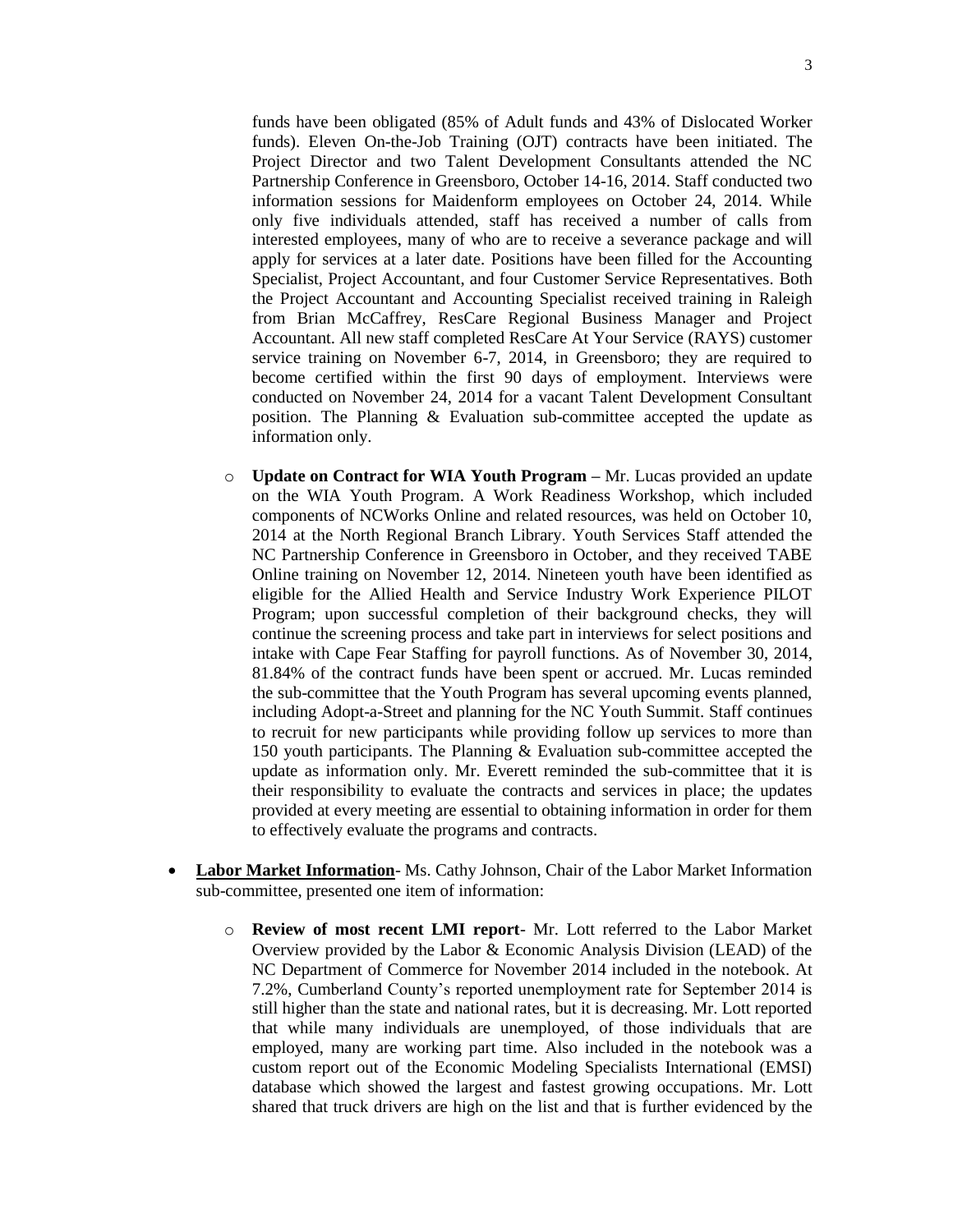number of individuals the Career Center puts into truck driver training. It is clear that there is still a lot of work to do in order to get more individuals employed. Mr. McCune asked about manufacturing jobs. Mr. Lott explained that manufacturing is not represented on the report because it is no longer an industry of high growth within Cumberland County; there are less than 6,500 manufacturing jobs in Cumberland County. He will provide a report that shows largest and fastest growing industries at the next meeting. The military is also downsizing; 6,000 residences on base will soon be open to retirees and civilian contractors. Ms. Johnson reported that another call center is interested in coming to Fayetteville. The existing call centers have been successful in filling positions with a qualified pool of candidates, many of which are military spouses. Ms. Esther Thompson shared that she spent the Thanksgiving holiday with the CEO of Nitta Gelatin. They have had great success with their collagen, which is of the highest grade available and bought by companies worldwide. The natural protein is used as a dietary supplement in a number of products, including gel pills and beverages, and is said to generate healthy hair, skin and nails, as well as aid with bone and point pain. Nitta Gelatin is among several existing businesses that have recently undergone an expansion of their facility. Ms. Johnson reported that there has been little public support regarding the Sanderson Farms chicken plant's plans to locate in Cumberland County. Those in favor of the idea were encouraged to speak to their Elected Officials. Mr. Haney said that the entry level starting pay is \$11.75; Ms. Johnson reported that Sanderson Farms pays 75% of family benefits. Discussion took place regarding the chicken plant, which is a controversial issue. The biggest objection is the smell and preconceived notions about the environmental issues and cleanliness of the facility. The consensus was that people need to work and that plant would be a good start for individuals to gain experience. Ms. Johnson has visited another site and reported that everything is automated, state of the art, and very clean. Individuals are welcome to visit the plant. Mr. Everett said that the reality is that there is a lot of misinformation. The smell from the hog farms and the nitrate that local farmers use probably does more damage to the environment than the waste the chicken plant would produce. Getting involved with the chicken plant issue is a conflict of interest for many WDB members, but they will research how to best represent that they are in favor of bringing the business, which would add over 1000 jobs, to Cumberland County. Mr. Randall Newcomer acknowledged that those who are the most vocal are opposed to change in general; he shared the feud taking place regarding opening a Walmart market in Hope Mills, which would account for 250 jobs. The next scheduled meeting of the Cumberland County Commissioners is Monday, December 15, 2014 at 6:30 PM. Ms. Johnson thanked Mr. Everett for his help and care during a health scare she experienced while at the NC Partnership Conference. The Labor Market Information sub-committee accepted the report as information only.

- **Program Activities and Community Relations-** Ms. Esther Acker, Chair of the Program Activities and Community Relations sub-committee, presented three items of information:
	- o **Update on Integrated Service Delivery** –Mr. Rand provided an update regarding the progress of Integrated Service Delivery (ISD). Things are moving along, as the ISD Leadership Team continues to meet weekly to ensure improvements to services and procedures. Adjustments made to the Engagement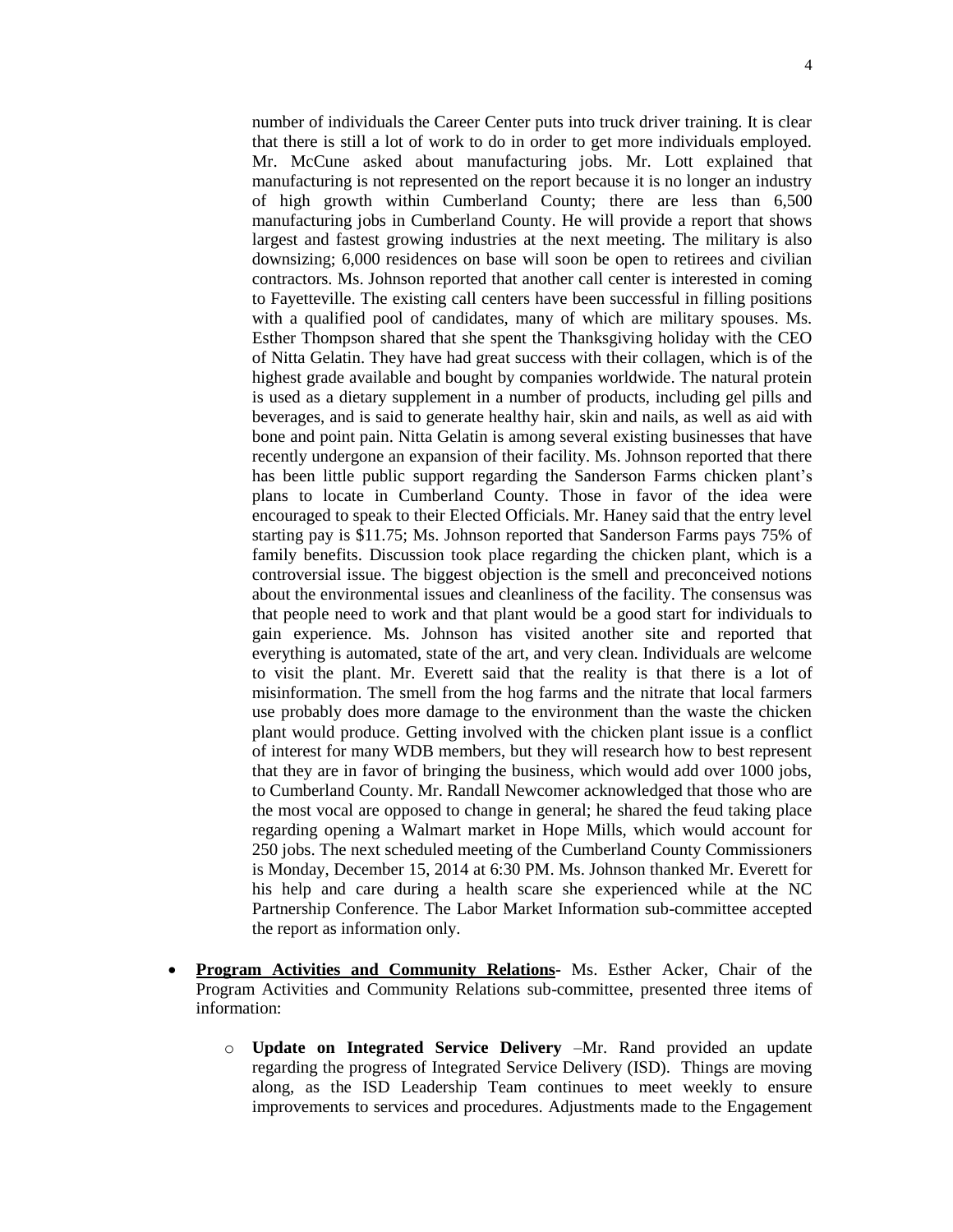Team have resulted in more seamless customer service for both customers coming into the Center and those that call. Mr. Rand acknowledged that integrating services continues to be a work in progress, as the different cultures have to change their way of doing things. Serving UI recipients who are required to come into the Center for an Employment Assessment Interview (EAI) has proved to be a staff-intensive and time-consuming challenge. Another issue the Center is still working out is co-enrollment of all individuals into both WIA and Wagner-Peyser. The Cumberland County office is one of 26 Centers with a pending application for Career Center Certification by the state Division of Workforce Solutions. Included with the update was a summary report of the many activities and services that the Career Center has provided since July 1, 2014. Also included in the notebook were pictures of the newly remodeled Charlotte Career Center, which is of comparable size to the Cumberland County Career Center and serves about the same number of customers. Recently, both the Charlotte and Raleigh redesigned their Career Center to be warmer and more customer-friendly, with minimal expense. The sub-committee discussed the possibility of making similar improvements to the Cumberland County Career Center. Mr. Lott explained that the plans started with the Centers talking with their landlord and the state; the whole thing took about two years. The changes improved the flow of customer services and increased the engagement and moral of the employees. Mr. Rand acknowledged that it would be difficult to find another location that satisfies the needs of the Career Center; Ms. Edmond agreed that it would be difficult to find another location that has adequate parking and is close to the bus line. In response to a question raised about the funds needed for such a project, Ms. Rodriguez said that it would depend on what the owner of the building would be willing to cover. She advised that while they are in a good position financially, they need to be conscientious of potential changes in future year funds, but she assured the members that they would have substantial funds to contribute to the cost of improvements. Mr. Rand and Ms. Thompson will lead an ad hoc committee that will develop a plan of action. Among the issues to consider is that the building the Career Center is in currently has two leases. Mr. Rand suggested that they talk to the owner before signing a new lease and see what they would be willing to do. Of major concern is for the building to be brought up to code (i.e. air ducts, ventilation, handicap accessible, etc.); Mr. Rand said that he doubts the landlord would be able to lease the building to anyone else in its current condition. Ms. Thompson asked where the staff would be while the Center is being remodeled; Mr. Rand assured her that there is plenty of space and they would work out the details. He acknowledged that you don't know what you can do until you are ready to do it, but the conversation has to be initiated. Mr. Lott suggested that a few of the members take a trip to the redesigned Centers and see what is possible. Mr. Robert Ware, Division of Workforce Solutions (DWS) Regional Manager, warned of the complications Cumberland County might experience (i.e. state property, negotiating of the lease, etc.). The Program Activities and Community Relations sub-committee accepted the update as information only.

o **Training Providers**- Home Builders Institute (HBI) submitted a request to be considered as an eligible training provider for the WIA program. Information provided by HBI about the Pre-Apprenticeship Certificate Training (PACT) was shared with the sub-committee. Ms. Cross said that similar training is available through the Department of Commerce-approved Pre-Apprenticeship program.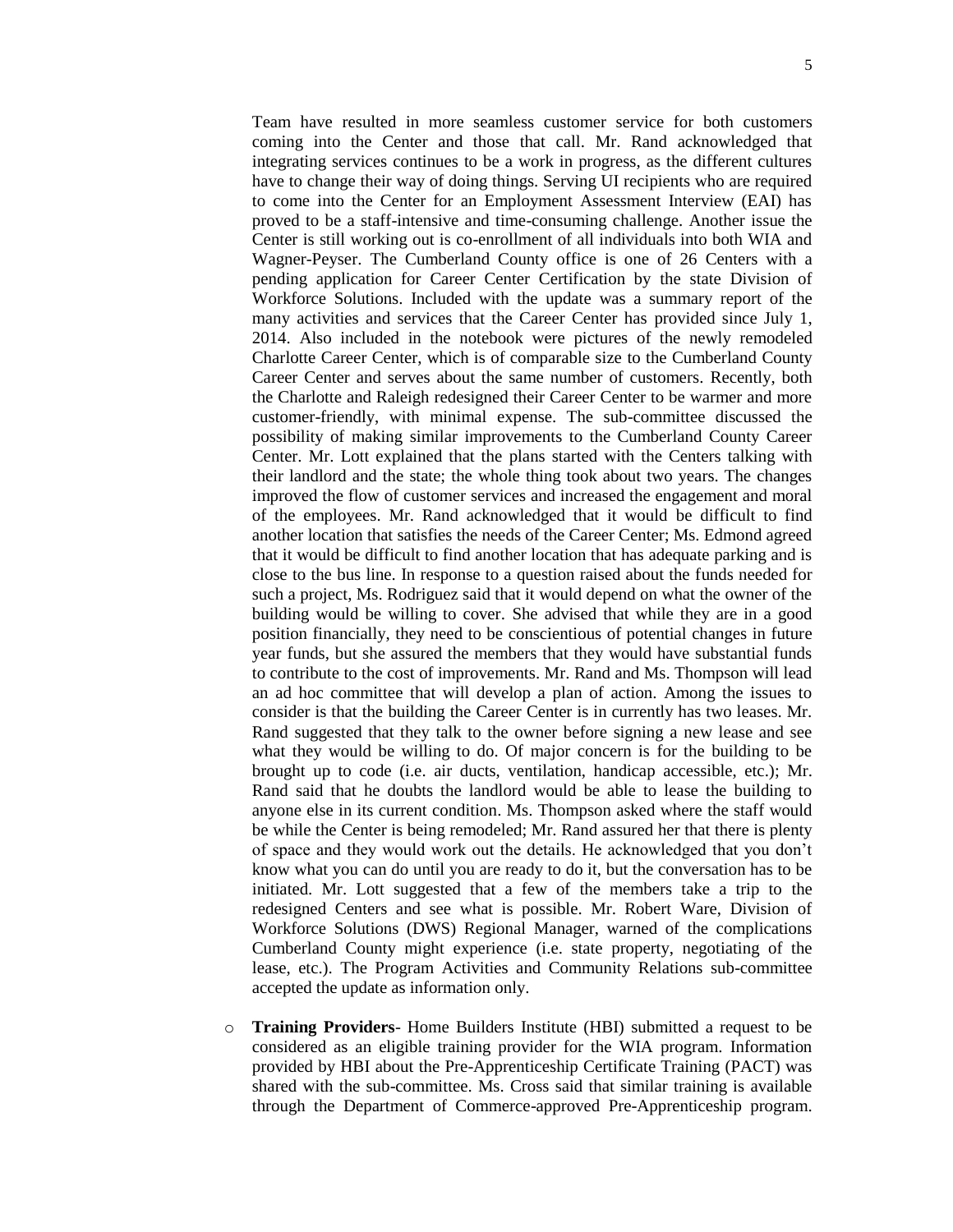6

She expressed concern about the misconception of Pre-Apprenticeship and Apprenticeship training; it is often confused with other programs such as On-the-Job and Customized Training. She explained that federal regulations dictate the length of time of the approved courses, and the 12 week course length for HBI's PACT is a good start, but not even close to what an apprentice will need. The cost for PACT (\$7,050) was also of concern, as Dr. David Brand, Vice President for Academic and Student Services, confirmed that FTCC offers comparable courses at a more reasonable rate. Ms. Pam Gibson agreed that the topics discussed in the course (i.e. safety, recognizing tools, core skills, etc.) barely scratch the surface; she added that much of the same information is available in workshops taught in the high schools for free. Mr. John Jones made a motion to decline HBI's PACT as a WIA-eligible training provider at this time; Ms. Cross seconded the motion. The Program Activities & Community Relations subcommittee voted to bring their recommendation to the full Board for their consideration.

- o **Explore Rebranding of Cumberland County as a Work Ready Community/Talent Agency**- At several meetings and conferences recently, the concept of Work Ready Communities has been a consistent topic. At the last WDB meeting, Ms. Linda Hoppmann spoke about a workshop she attended at the SETA conference about Certified Work Ready Communities, and Mr. Lott had promised to bring more information to the WDB. Cumberland County Schools and FTCC award Career Readiness Credentials (CRC) based on a set of Work Keys tests administered by ACT, a national testing company. The CRC identifies the individual's skill levels (in reading for information, applied math, and locating for information, which are considered the essential foundational skills required for virtually any job) and work-readiness on one of four levels (from Bronze, where the examinee demonstrates foundational skills associated with at least 16% of jobs in the ACT JobPro database, to Platinum, where the examinee demonstrates foundational skills associated with at least 99% of jobs in the ACT JobPro database). Several states, including Georgia and South Carolina, developed the Certified Work Ready Community concept to promote higher visibility for the CRC, and to gain more involvement from employers. The Eastern North Carolina Workforce Board piloted the concept for North Carolina, with assistance from the Rural Center and the State Community College System. Four of its counties are now certified, and several other workforce areas have submitted applications. The criteria for counties to be certified include the number of CRC earned, high school graduation rates, and evidence of employer commitments. With the support from the WDB, the support staff will explore the feasibility of submitting an application to be a Certified Work Ready Community by March 31, 2015. Ms. Cross shared that she is assisting Lee County with submitting their application in March, as well. Mr. Lott will work on putting together a team to develop a timeline for Cumberland County's application. Several handouts regarding the ACT Work Ready Community and National Career Readiness Certificate initiatives were included in the notebook for information purposes. The Program Activities and Community Relations subcommittee accepted the update as information only.
- **Marketing/Bylaws/Nominations-** Ms. Thompson, Chair of the Marketing/Bylaws/ Nominations sub-committee presented two items of information: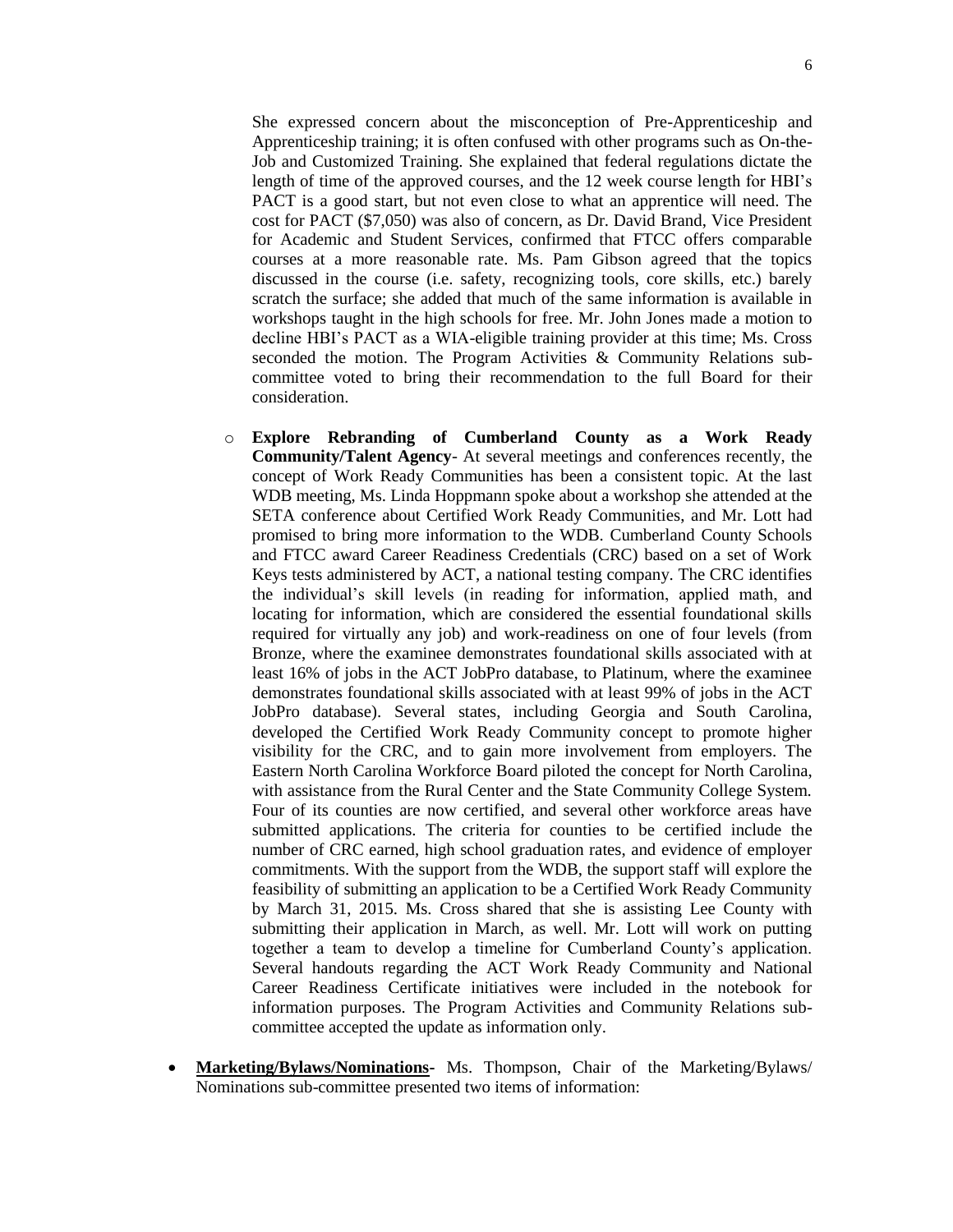- o **Website Update** Ms. Peggy Aazam shared the draft mockup of the homepage for the Workforce Development website, along with an outline of the proposed pages and links. Ms. Thompson inquired about the potential to re-post the position for a social media specialist to help with the upkeep of the website. It was determined that there was not a significant need to hire anyone at this time. Ms. Aazam will provide information and assistance to Biz Tools One as they develop the site, but Mr. Haney will research the possibility of recruiting an intern or co-op student for the project, should the need for help arise. The Marketing/Bylaws/Nominations sub-committee accepted the update as information only.
- o **Recognition Banquet** Mr. Lott shared that he recently attended a recognition banquet hosted by the Eastern Carolina Workforce Development Board, and he was inspired to propose to the WDB that they consider hosting a similar event. He recommended scheduling a luncheon for late February or early March 2015 where they could spotlight success stories of participants in the Adult, Dislocated Worker and Youth Programs, as well as recognize an outstanding partner, employer, and Board member. The Youth Program holds an annual recognition banquet for the worksite supervisors who participate in the Summer Youth Work Experience Program. Ms. Thompson and the Marketing/Bylaws/Nominations sub-committee will take the lead in planning the event, along with the support staff. Ms. Troy assured the sub-committee that ResCare will have no problem submitting several participants' success stories for the event. Ms. Cross recommended taking a look at the nomination forms used by the NC Workforce Development Partnership Conference for the Governor's Awards, but she suggested developing a simpler version. Ms. Gibson made a motion to approve the recommendation to plan recognition luncheon banquet; Ms. Thompson seconded the motion. The Marketing/Bylaws/Nominations sub-committee voted to bring their recommendation to the full Board for their consideration.
- **Align4NCWorks Ad Hoc Sub-Committee** Mr. Haney provided an update on the progress of the ad hoc committee established (consisting of Mr. Haney, Ms. Johnson, Mr. Everett, Ms. Gibson, MG Rodney Anderson, and Ms. Cross; Ms. Gwen Holloman is no longer a member of the WDB as of November 1, 2014; Mr. Lott is assisting as staff support) to follow up on the concerns and issues raised at the Align4NCWorks Summit conducted at FTCC on August 12, 2014. Several members of the ad hoc committee met on November 18, 2014; Mr. Haney shared the summarization of that meeting which served to follow up on the recommended actions and set delivery dates for the discussion points. It was recommended not to add another survey or listening tour; instead, Ms. Johnson will gather information from her business retention/expansion visits, the Plant Manager's Association, and sub-committee meetings, and Mr. Haney will do the same on behalf of FTCC's Customized Training Program and Center for Business and Industry contacts, the statewide 1000 in 100 initiative, and the Career and Technical Education Advisory Boards. Ms. Johnson and Mr. Haney will meet in the first month of each calendar quarter (January, April, July, and October) for the express purpose of sharing and leveraging the information that have gathered, and they will include the findings in the WDB meeting's LMI report as necessary. Ms. Johnson clarified that she is required by the county and city to interview 75 industries per year which fall into five categories (manufacturing, distribution, call centers, military contractors, and services providing to industry). Cumberland County has three call centers (Blue Cross Blue Shield, Sykes, and Carco, which is located in Spring Lake and conducts background checks) with another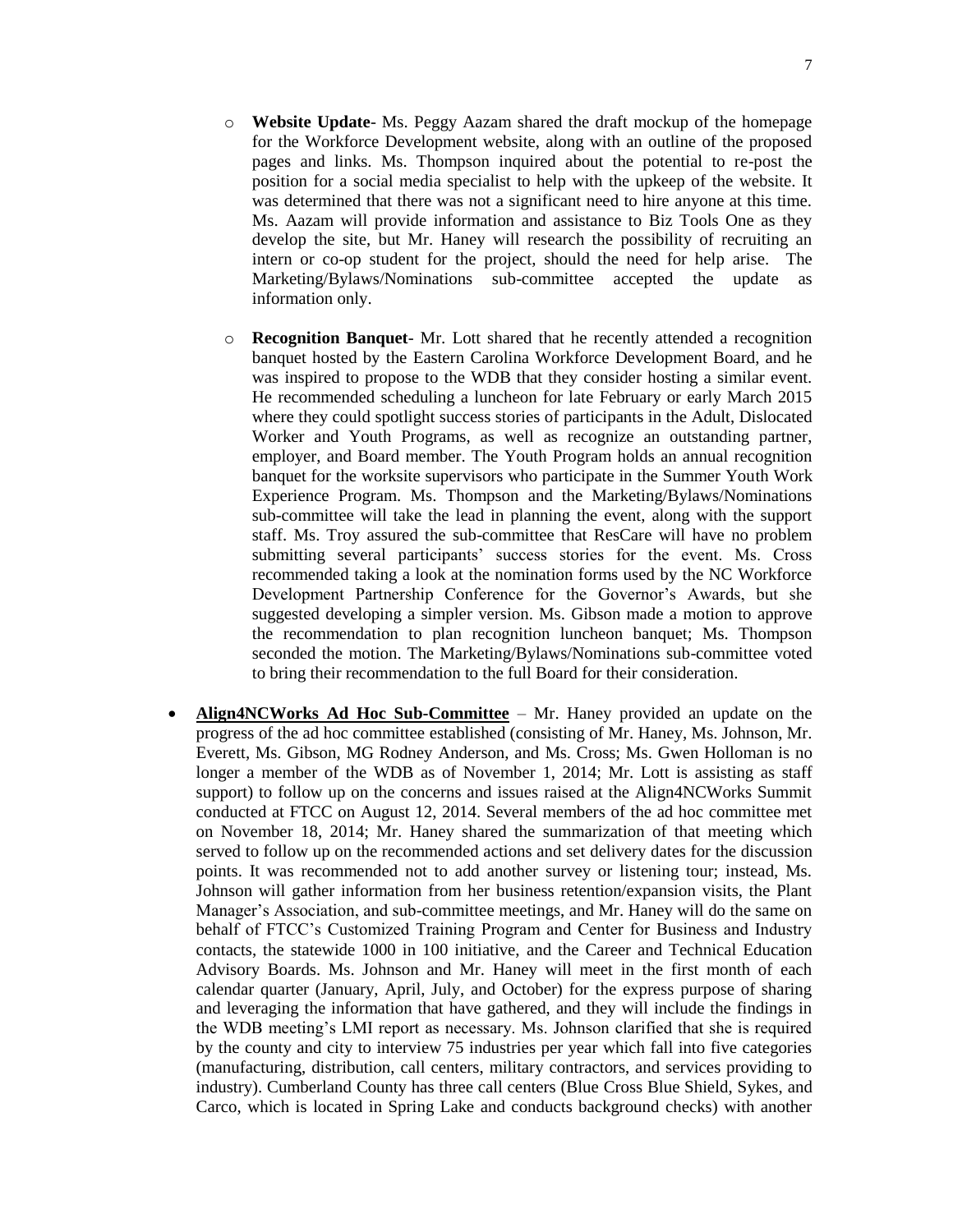one possibly on its way. The call centers employ over 1,100 individuals, with starting pay of \$10/hour, and all offer benefit packages. Ms. Johnson explained that the results of the industry interviews are based on an assigned number; the names of the companies involved are strictly confidential. Mr. Haney will take the lead on the objective to expand Customized Training and in-plant training opportunities to better meet the needs of employers. He will get updated marketing materials and increase visitation; additional duties will be filtered to other FTCC staff and Mr. Haney will refer interested parties to the appropriate department or agency (i.e. Business and Industry, WIA, etc.) if their needs fall outside of Customized Training fund eligibility. Ms. Cross, with help from Mr. Haney and Ms. Johnson, will explore NC recognized apprenticeships for candidates with potential and employers that are providing training to meet their specific needs. Ms. Cross said that the USDOL has fliers that they distribute at job and educational fairs to recruit Veterans that explain how to apply and the benefits available for Veterans (i.e. they can use the GI Bill and get paid by the employer). She will look into developing a flier about Registered Apprenticeship. Mr. Haney will explore the possibility of hosting an industry forum to assess interest and support for a multi-company maintenance-related apprenticeship model. He explained that Purolator and DuPont have expressed interest in this concept, as they both have less than the number of individuals required for Customized Training, but nearly 75% of their task lists are the same. They might consider joint training for the common concepts and do the remaining 25% as OJT in their respective plants. In order to address the acute needs of employers, staff from FTCC and the Career Center will increase their contact and share the feedback and analysis of information collected from employers with other local agencies. The "1000 in 100" initiative data and directives should be released by the second quarter of 2015. Ms. Edmond and Mr. Lott will review the results of employers' interviews from Cumberland County and statewide, and they will devise a system that addresses the employers' needs and concerns in regard to a streamlined approach for local job orders and referrals. Mr. Everett asked if any of the representatives of the Plant Managers' Association are interested in OJT; it does not appear that they are interested at this time. Mr. Haney assured the members that even if the contact is a representative of FTCC, they will refer the employer to the applicable agency or individual. In follow up to the actions and findings of this ad hoc sub-committee, Mr. Haney will participate jointly on the Planning & Evaluation and LMI sub-committees. Mr. McCune will consult with Dr. Keen to see if the ad hoc sub-committee needs to continue in some degree or if it can be an update within the LMI sub-committee going forward. It was suggested to explore internships further, which are a successful component at FSU and Methodist. At FTCC, the internship equivalent is Work-Based Learning (WBL), which was previously called Cooperative Education (or co-op). Ms. Karen Atkinson is the WBL Coordinator for FTCC. Mr. Lott explained that internship is also another word for Work Experience. Ms. Cross clarified that "internships" are typically unpaid, but with the other options available, the work experiences can be paid or un-paid. Mr. John Bellamy, University Program Associate for FSU's Center for Defense and Homeland Security, said that they offer internships through the Center and they are a hot subject. Ms. Gibson suggested exploring opportunities for post-secondary education in conjunction with Work-Based Learning/co-op/etc. Mr. McCune asked Mr. Haney to research the potential for internships further. The Align4NCWorks Ad Hoc sub-committee accepted the update as information only.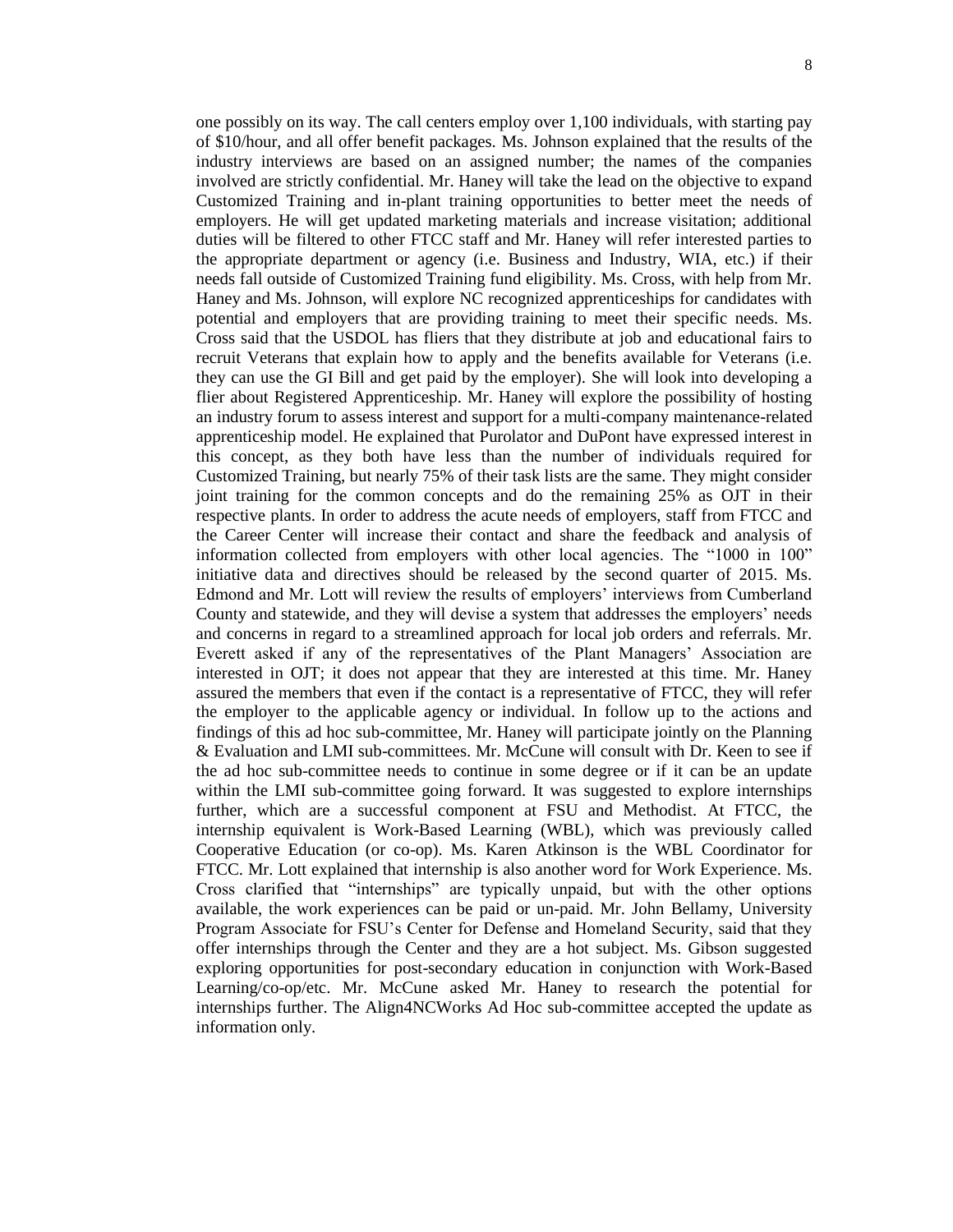## **OFFICIAL MEETING**

**I. Call to Order -** The December 9, 2014 meeting of the Workforce Development Board was called to order by the Board Chair, Mr. David McCune, at 1:29 PM.

**II. Recognition of Guests** – Mr. McCune welcomed and thanked the guests in attendance. He welcomed Ms. Cynthia Wilson to the WDB. Ms. Wilson is the Chief Executive Officer of the Cumberland Community Action Program, Inc. (CCAP). She has worked with several members of the WDB in their positions within local agencies and committees. Ms. Wilson summarized the many programs and services offered at CCAP, to include: self-sufficiency programs such as ASPIRE (a comprehensive program that assists low-wealth individuals and families attain the skills and knowledge needed in order to get established in a career and become self-sufficient) and Consumer Credit Counseling Service (which provides educational workshops in the wise use of credit and helps first-time homebuyers prepare for future financial responsibilities), housing programs (such as the Weatherization Assistance Program whose mission is to reduce energy costs for low-income families, particularly the elderly, children, and people with disabilities, by improving the energy efficiency of their homes while ensuring their health and safety), Head Start (a federally funded child development program that provides free social and educational opportunities for over 900 income-eligible children ages 0-5 and their families, and is designed to prepare eligible children with the essential skills needed to enter the public school system), and the Food Bank (which provides nutritious food to those at risk of hunger through a network of over 200 pantries). Ms. Wilson acknowledged that CCAP has many partners that assist with a variety of issues and concerns (i.e. divorce, medical, loss of job, etc.) in order to help citizens get on firmer footing. She is intrigued by the WDB and is excited to explore the potential for new partners.

**III. Ethics Awareness and Conflict of Interest Statement** – Mr. McCune read the North Carolina State Ethics Commission Ethics Awareness & Conflict of Interest reminder statement to the Board.

**IV. Approval of Minutes -** Mr. McCune asked the members to review the minutes from the October 7, 2014 WDB meeting. A motion was made by Ms. Acker to approve the minutes as read; the motion was seconded by Mr. John Jones and passed unanimously. The approved minutes will be posted on the Workforce Development Board website at the conclusion of the Board meeting.

**V. Sub-Committee Reports –** Sub-Committee Chairs presented information to the full Board that had been previously considered by the Sub-Committee members in the committee meetings. All information presented was also included in the Board notebooks for Board review.

- *Business and Finance –*Mr. McCune presented the following information to the Board:
	- o Finance Report– Ms. Nedra Rodriguez presented an updated financial report to the Business and Finance Sub-committee. The Board accepted the report as information only.
- *Planning and Evaluation* Mr. Richard Everett presented the following information to the Board: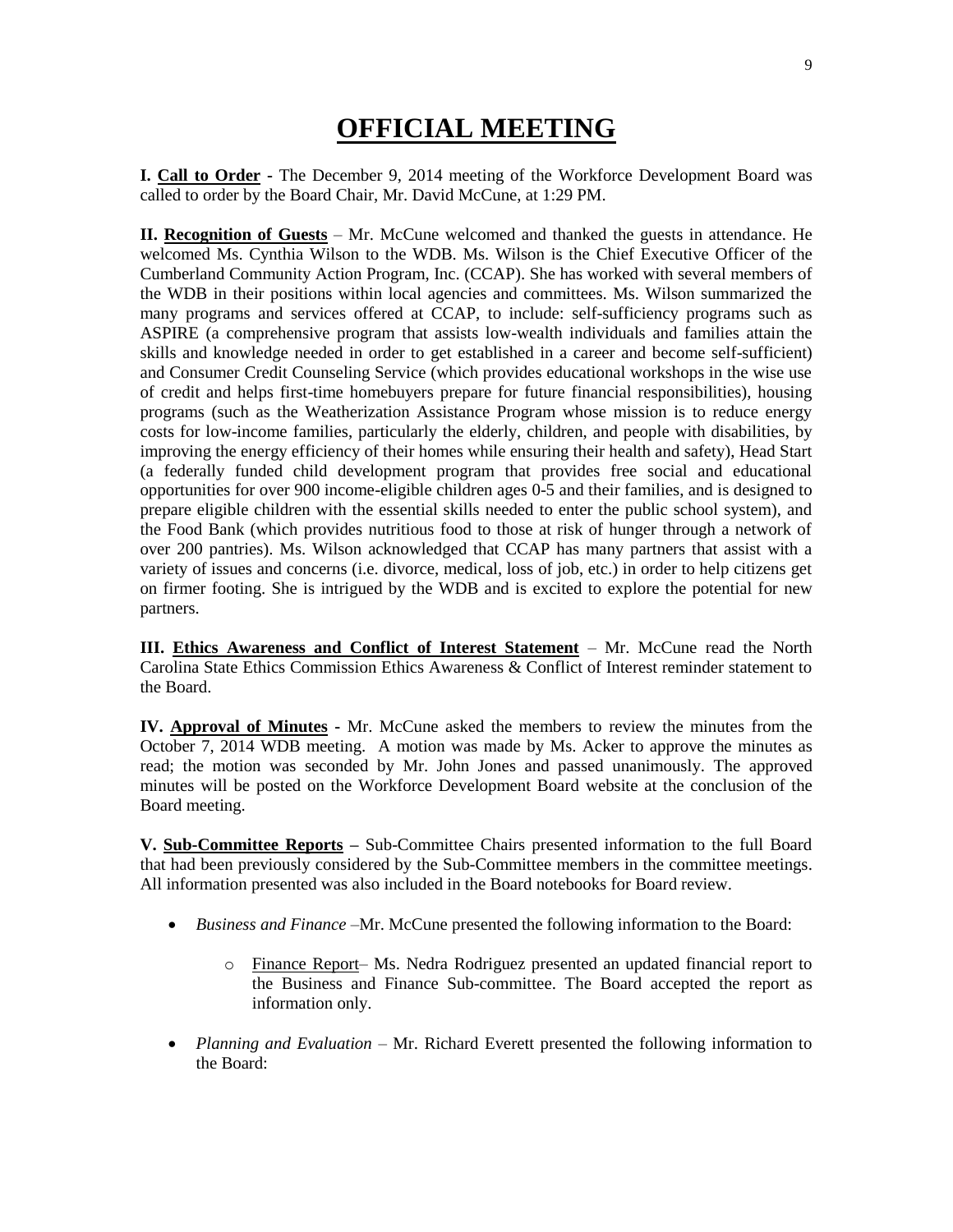- o Update on Contract for WIA Adult & Dislocated Worker Program Ms. Lorria Troy, Program Director for ResCare Workforce Services, provided an update on the WIA Adult & Dislocated Worker Program to the Planning and Evaluation Sub-committee. The Board accepted the report as information only.
- o Update on Contract for WIA Youth Program Mr. Chip Lucas, Executive Director, Career and Technical Education, for Cumberland County Schools, provided an update on the WIA Youth Program to the Planning and Evaluation Sub-committee. The Board accepted the report as information only.
- *Labor Market Information* Ms. Edith Edmond presented the following information to the Board:
	- $\circ$  Review of most recent LMI report Mr. Jim Lott, Director, shared the most recent Labor Market Overview provided by the Labor & Economic Analysis Division (LEAD) of the NC Department of Commerce, as well as a custom report out of the Economic Modeling Specialists International (EMSI) database to the Labor Market Information sub-committee. The Board accepted the reports as information only.
- *Program Activities and Community Relations –*Ms. Esther Acker, Chair of the Program Activities and Community Relations sub-committee, presented the following information to the Board:
	- o Update on Integrated Service Delivery Mr. Tony Rand, Associate Vice President/Career Center Manager, provided an update on the progress of Integrated Services Delivery to the Program Activities and Community Relations sub-committee. The Board accepted the update as information only.
	- $\circ$  Training Providers- On behalf of the Programs Activities & Community Relations sub-committee, Ms. Acker made a motion to decline Home Builders Institute's PACT program as a WIA eligible training provider; the motion was seconded by Ms. Cross and passed unanimously.
	- o Explore Rebranding of Cumberland County as a Work Ready Community/Talent Agency- Mr. Lott provided additional information regarding the ACT Work Ready Community and National Career Readiness Certificate initiatives to the Program Activities and Community Relations sub-committee. The Board accepted the report as information only.
- *Marketing/Bylaws/Nominations –* Ms. Esther Thompson presented the following information to the Board: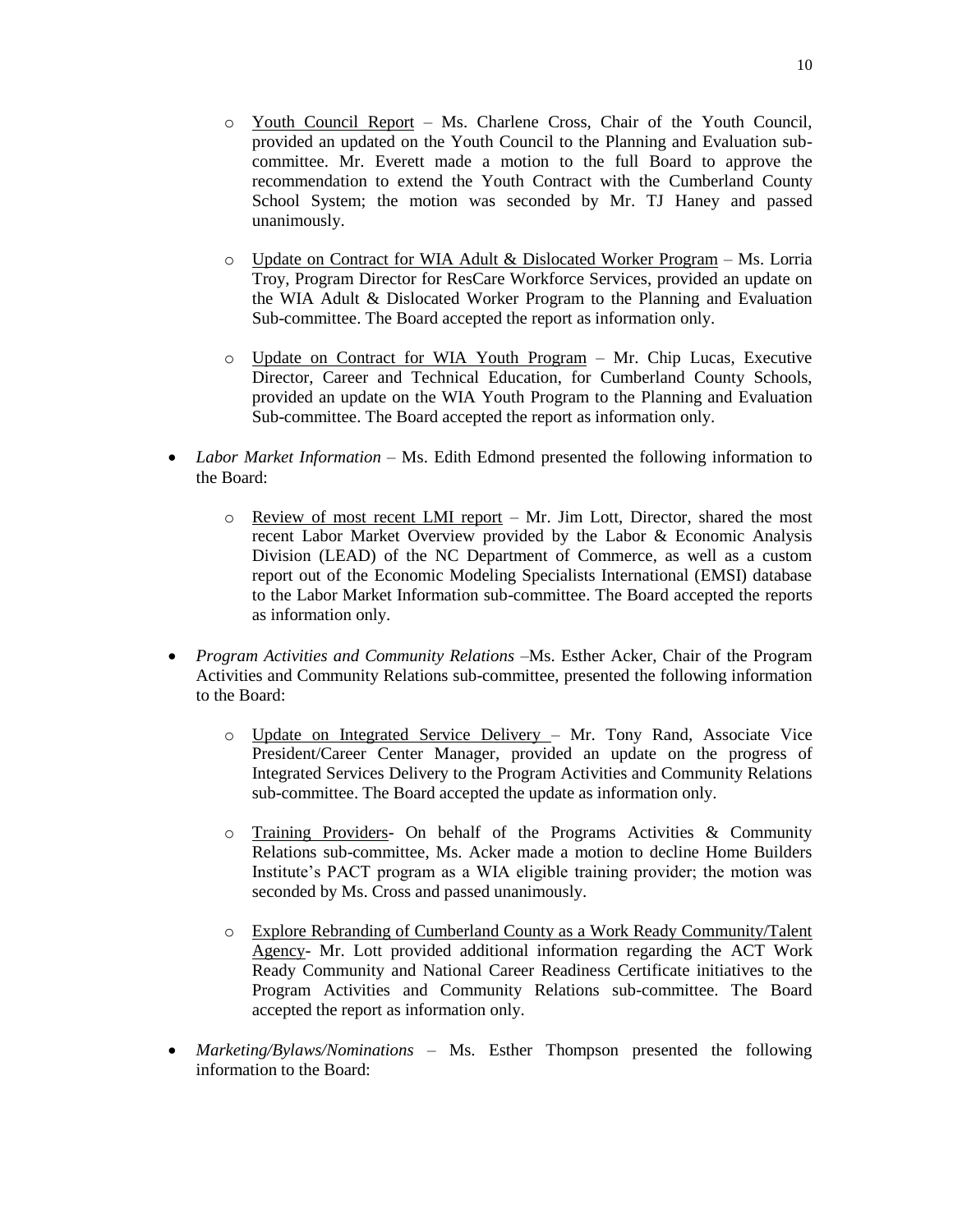- $\circ$  Website Update Ms. Peggy Aazam provided an update on the progress of the development of the WDC website to the Marketing/Bylaws/Nominations subcommittee. The Board accepted the update as information only.
- o Recognition Banquet Mr. Lott presented the suggestion to the Marketing/Bylaws/Nominations sub-committee of hosting a luncheon banquet to recognize outstanding participants, employers, partners, and a WDB member. Ms. Thompson made a motion to approve the recommendation; the motion was seconded by Ms. Gibson and passed unanimously.
- *Align4NCWorks Ad Hoc –* Mr. TJ Haney presented an update of the Align4NCWorks Ad Hoc committee, which met on November 18, 2014. The Board accepted the update as information only.

**VI. Director's Report** – Mr. Lott referred to the Director's Report located in the "Additional Items" tab of the notebook. The North Carolina Commission on Workforce Development has adopted a strategic plan and will adopt detailed action steps at its February meeting. Mr. Lott recommended that the Board re-examine its own Strategic Plan after reviewing the Commission's adopted action plans. Mr. Haney and Mr. Lott coordinated with 18 team members to visit 20 local companies as part of the "1000 in 100" initiative. Cumberland County has already exceeded its goal of interviewing 10 businesses, and is only one of four Workforce Areas to have done so at this time. Statewide, 866 interviews have been completed; the deadline to meet the goal of 1000 businesses is December 31, 2014. The Workforce Innovation and Opportunity Act (WIOA) interim regulations will be issued on January 16, 2015, and most of the regulations will be effective July 1, 2015. Mr. Lott highlighted the key components and changes within WIOA, including: plans for implementing WIOA locally will be due in late May and will include a regional plan (Cumberland County, Lumber River, and Triangle South); the WDB will have to be renamed prior to July 1, 2015 (Cumberland County is generally in compliance, but may require slight adjustment; the requirement of a private sector majority will remain); the Youth Council will become a standing committee of the local Board (Youth committee members need not be members of the Board); the focus of the Youth Program will shift to Out-of-School youth (ages 18-24), with the requirement that at least 75% of Youth funding must be spent on that group; Performance Measures will focus on outcomes, employment of adults, and employment and education attainment for youth (two new measures are "Measurable Skill Gains" and "Effectiveness in Serving Employers"); WIOA will emphasize sector strategies in serving businesses and will require closer coordination with Adult Basic Education programs at FTCC, the Vocational Rehabilitation Program, and the Department of Social Services. Mr. Lott suggested reviewing the WDB's committee structure as they re-examine their Strategic Plan.

**VII. Future of the Workforce** – Mr. Lott referred to material included in 'Additional Items' tab of the notebook. A map of the eight North Carolina Prosperity Zones shows Cumberland County as part of the Sandhills (South Central) Zone, along with Sampson, Bladen, Columbus, Robeson, Hoke, Scotland, Moore, Richmond, and Montgomery Counties. Mr. Lott reminded the WDB that we have to develop a regional plan with two adjacent workforce areas, Triangle South and Lumber River. Mr. Lott will meet with the directors of those areas to develop the regional plan and look to establish a Memorandum of Agreement that will allow for some services to be provided across county lines, especially for Dislocated Workers and OJT contracts. Information was also provided regarding commuting patterns for private primary employers of Cumberland County residents, which make up about half of the workforce (over 70,000 employees). Approximately 43% of Cumberland County residents work outside of the county, with the majority working in Wake County (6.3%). The WDB was reminded that DWS can serve